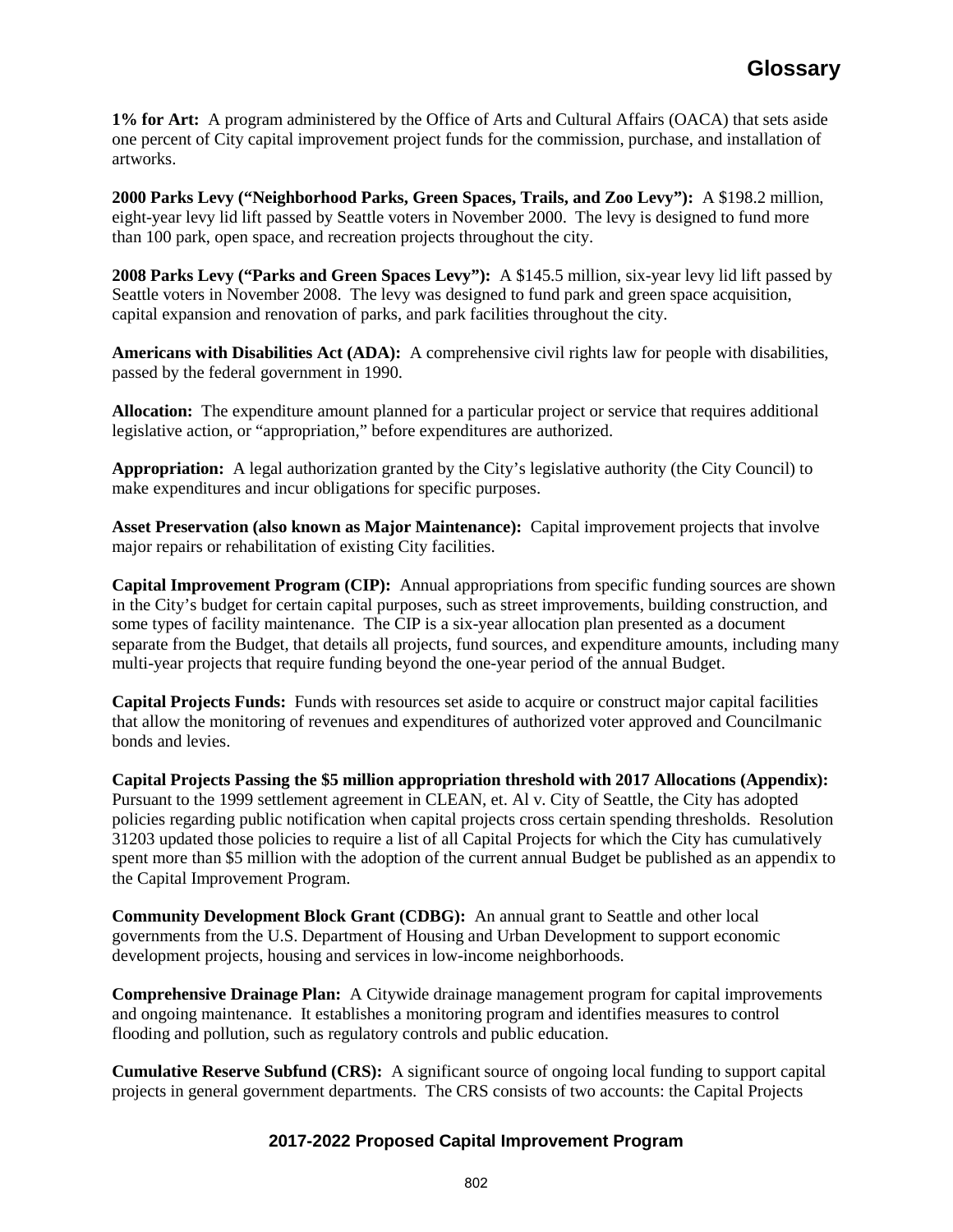Account and the Revenue Stabilization Account. The Capital Projects Account has seven subaccounts: REET I, REET II, Unrestricted, South Lake Union Property Proceeds, Street Vacation, Asset Preservation and the Bluefield Preservation fund. The Real Estate Excise Tax (REET) is levied on all sales of real estate with the first 0.25% of the locally imposed tax going to REET I and the second 0.25% for REET II.

**Design Build Operate (DBO):** A non-conventional approach to implementation of major capital projects, wherein a single vendor is responsible for design, construction, and long-term operation of a facility.

**Debt Service:** Annual principal and interest payments that local government owes on money that it has borrowed.

**Endangered Species Act (ESA):** Legislation passed by the federal government in 1973 to conserve the ecosystems upon which endangered species depend upon, and to conserve and recover listed species.

**Fire Facilities and Emergency Response Levy:** A \$167 million, eight-year levy lid lift, approved by voters on November 4, 2003. The Levy includes funds for more than 40 projects to upgrade, renovate, or replace most of the City's fire stations, construct new support facilities for the Fire Department, construct a new Emergency Operations Center and Fire Alarm Center, procure two new fireboats and rehabilitate an existing one.

**Fund Balance:** The difference between the assets and liabilities of a particular fund. This incorporates the difference between the revenues and expenditures each year.

**General Subfund (also known as General Fund):** A central fund into which most of the City's general tax revenues and discretionary resources are pooled, allocated to support many of the operations of City government. General Subfund dollars appear in the CIP in two places: the General Subfund contribution to the Cumulative Reserve Subfund (if any), and appropriations to capital projects from a department's operating budget.

**Geographic Information System (GIS):** A tool that enables users to analyze and understand the spatial relationships among things that exist and occur in a given location. The results of geographic analysis can be communicated with maps and/or reports.

**Growth Management Act (GMA):** Passed by the legislature in 1990, the Growth Management Act encourages strategic land use planning and provides protection for environmentally sensitive areas.

**Habitat Conservation Plan (HCP):** A 50-year commitment by the City and its Seattle Public Utilities to protect and restore the Cedar River Watershed.

**Leadership in Energy and Environmental Design (LEED):** A green building rating system for new and existing commercial, institutional, and multi-family residential buildings that evaluates environmental performance from a "whole building" perspective. There are four rating levels: Bronze, Silver, Gold, and Platinum.

Levy Lid Lift: An increase in regular property taxes for a general or designated purpose (See 2008 Parks Levy and Bridging the Gap for examples).

**Limited Tax General Obligation ("LTGO," or "Councilmanic") Bonds**: Bonds that are issued by the City Council without voter approval. The debt service on these bonds is typically repaid from existing general government revenues or from revenues generated by the project(s) financed with the bonds.

## **2017-2022 Proposed Capital Improvement Program**